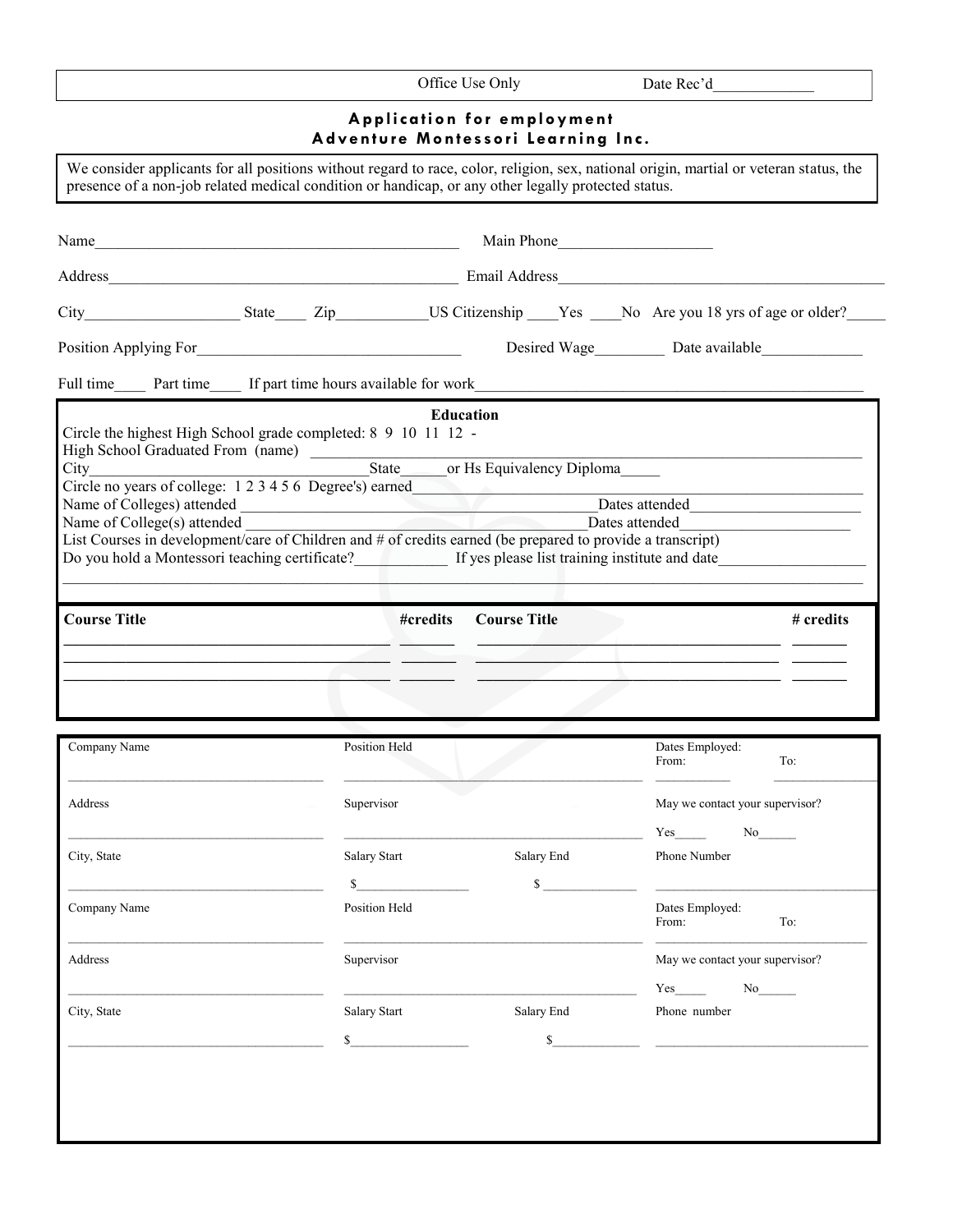| Company Name                      | <b>Position Held</b>                                                                                                                                                                                                                                                                                         |              | Dates Employed:<br>To:<br>From:                                                                                                                                                                                                                                                             |  |
|-----------------------------------|--------------------------------------------------------------------------------------------------------------------------------------------------------------------------------------------------------------------------------------------------------------------------------------------------------------|--------------|---------------------------------------------------------------------------------------------------------------------------------------------------------------------------------------------------------------------------------------------------------------------------------------------|--|
| Address                           | Supervisor                                                                                                                                                                                                                                                                                                   |              | May we contact your supervisor?                                                                                                                                                                                                                                                             |  |
| City, State                       | Salary Start                                                                                                                                                                                                                                                                                                 | Salary End   | $Yes$ No $No$<br>Phone Number                                                                                                                                                                                                                                                               |  |
|                                   | $\mathbf S$                                                                                                                                                                                                                                                                                                  | $\mathbb{S}$ | <u> 1989 - Johann John Stone, markin film fan it ferskearre fan it ferskearre fan it ferskearre fan it ferskearr</u>                                                                                                                                                                        |  |
| Company Name                      | Position Held                                                                                                                                                                                                                                                                                                |              | Dates Employed:<br>From:<br>To:                                                                                                                                                                                                                                                             |  |
| Address                           | Supervisor                                                                                                                                                                                                                                                                                                   |              | May we contact your supervisor?                                                                                                                                                                                                                                                             |  |
|                                   |                                                                                                                                                                                                                                                                                                              |              | $Yes$ and $Yes$ and $Yes$ and $Yes$ and $Yes$ and $Yes$ and $Yes$ and $Yes$ and $Yes$ and $Yes$ and $Yes$ and $Yes$ and $Yes$ and $Yes$ and $Yes$ and $Yes$ and $Yes$ and $Yes$ and $Yes$ and $Yes$ and $Yes$ and $Yes$ and $Yes$ and $Yes$ and $Yes$ and $Yes$ and $Yes$ and $Yes$ a<br>No |  |
| City, State                       | Salary Start                                                                                                                                                                                                                                                                                                 | Salary End   | Phone number                                                                                                                                                                                                                                                                                |  |
|                                   | $\sim$                                                                                                                                                                                                                                                                                                       |              | $\frac{1}{\sqrt{1-\frac{1}{2}}}\frac{1}{\sqrt{1-\frac{1}{2}}\left(\frac{1}{2}-\frac{1}{2}\right)}$                                                                                                                                                                                          |  |
|                                   | Have you ever been accused of any form of child abuse? Yes No If yes please explain<br>and the control of the control of the control of the control of the control of the control of the control of the<br>Have you ever been discharged or forced to resign from a position? Yes No If yes, please explain: |              |                                                                                                                                                                                                                                                                                             |  |
|                                   |                                                                                                                                                                                                                                                                                                              |              | Is there anything thatt prevents you from performing the essential functions of this job with or without reasonable accommoda-<br>tions?                                                                                                                                                    |  |
|                                   | Briefly explain why you want to work for Adventure Montessori Learning?                                                                                                                                                                                                                                      |              |                                                                                                                                                                                                                                                                                             |  |
| ternships, Montessori experience, |                                                                                                                                                                                                                                                                                                              |              | Use the space below to describe any additional experience relating to group care of children. (e.g. Volunteer work, student in-<br>etc)                                                                                                                                                     |  |
|                                   | Do you have first aid training? Yes______ No__________ CPR? Yes______ No______                                                                                                                                                                                                                               |              |                                                                                                                                                                                                                                                                                             |  |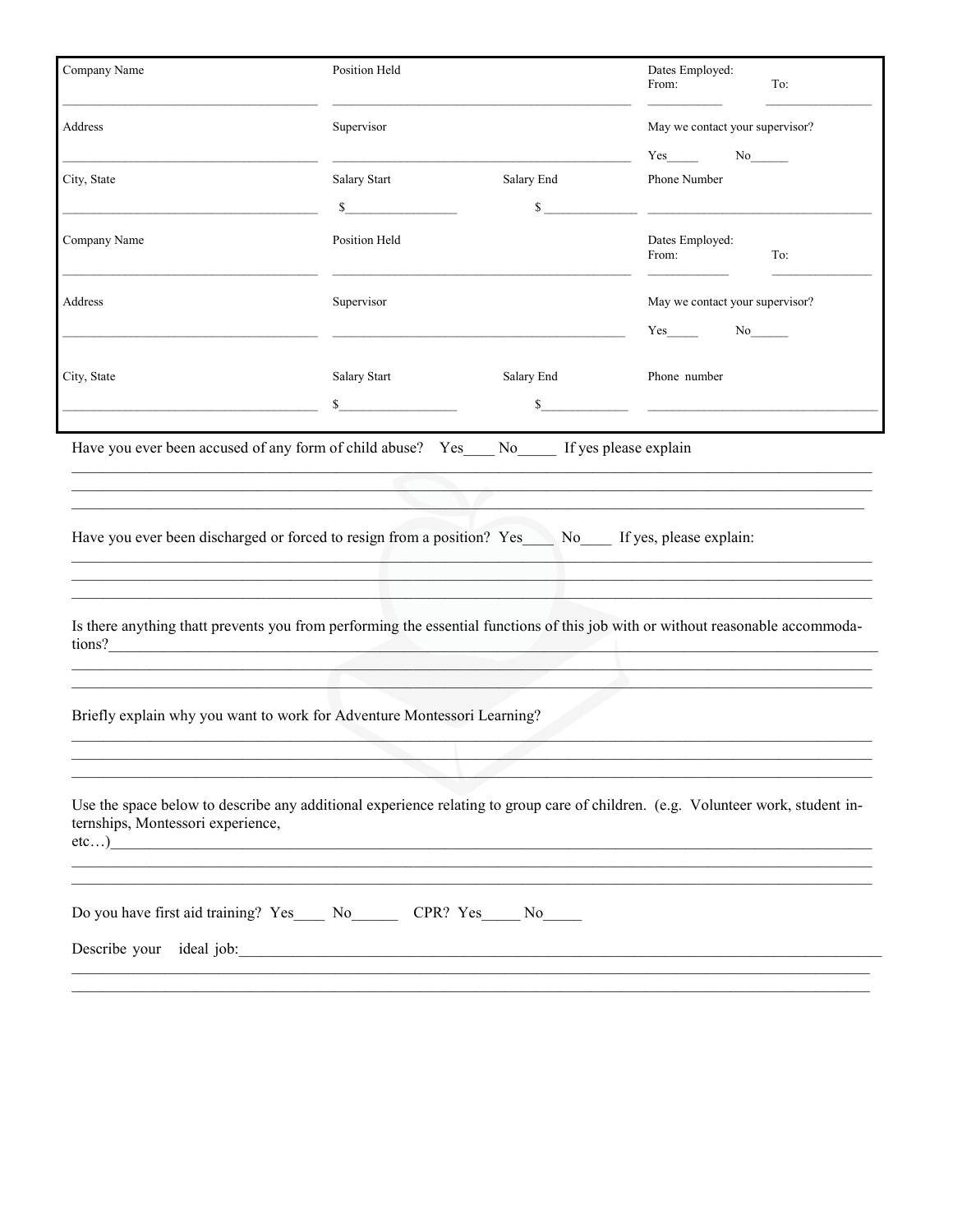Is there an age group you absolutely would not want to work with?

Describe a positive experience with children, tell what happened and what you think you did to make it positive.

How would you develop a positive relationship with parents?

Do you prefer a team relationship with your co-worker, or would you rather have on person in charge?

Please answer all of the following questions. When necessary, note question number and use blank space below to provide an explanation.

|    |                                                                                    | Y es | Nο |
|----|------------------------------------------------------------------------------------|------|----|
|    | 1. Will you work overtime when necessary?                                          |      |    |
| 2. | Have you ever been convicted of, plead guilty to, a felony or other crime?         |      |    |
|    | 3. Is child care needed? If yes please list hours and ages of children.            |      |    |
|    | 4. The Department of Social Services requires all child care providers to complete |      |    |
|    | 9 hours of training annually. Would you be willing to participate?                 |      |    |
|    |                                                                                    |      |    |